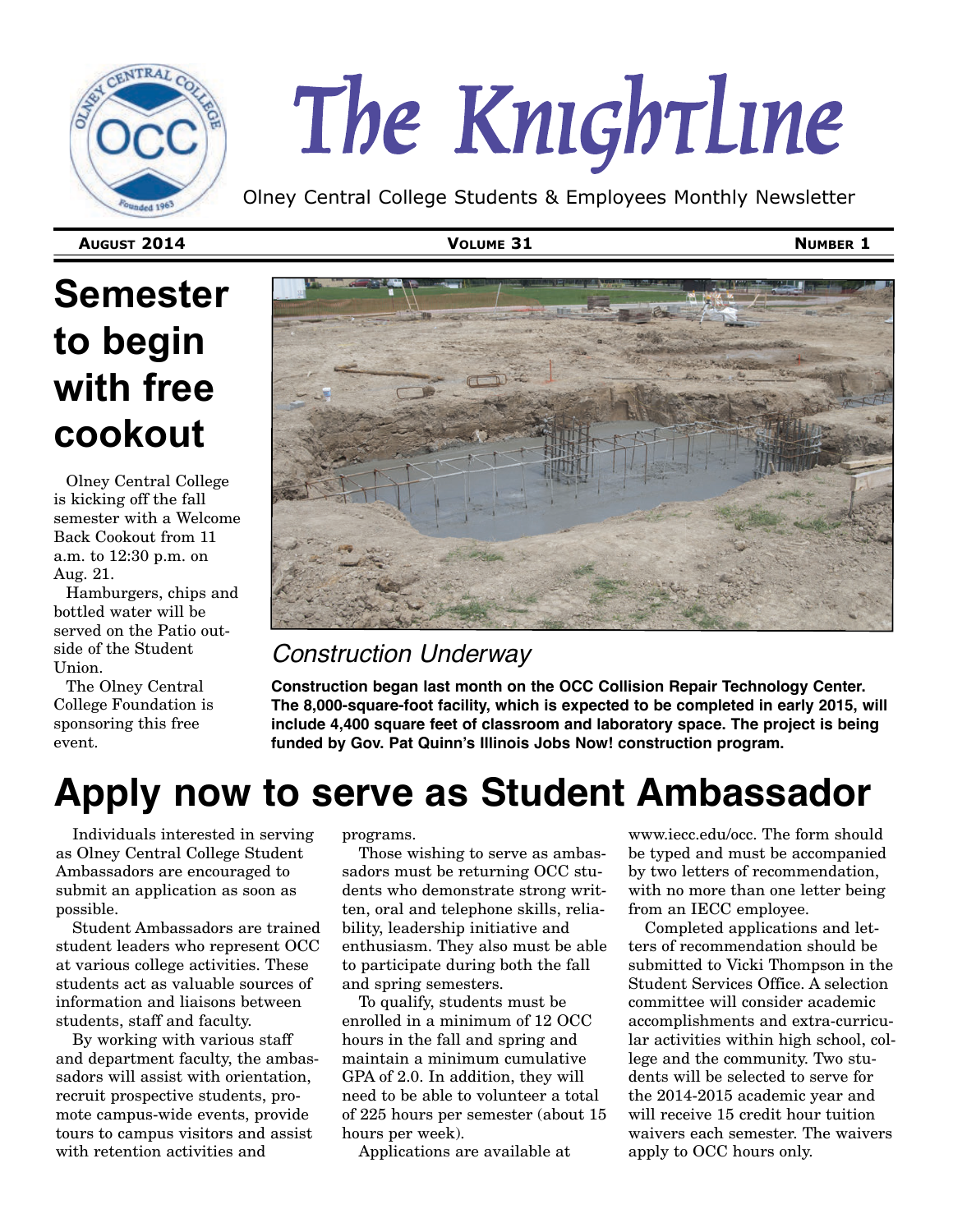## **OCC Community Chorus rehearsals begin Aug. 26**

The Olney Central College Music Department will be hosting the fifth season of the OCC Community Chorus.

The Community Chorus will begin rehearsals at 6 p.m. on Aug. 26. Anyone high school age or older is welcome to join regardless of experience.

This season the OCC Community Chorus will present a Holiday Concert on Dec. 16 with

a string quartet and professional soloists. Rehearsals will take place weekly on Tuesday nights from Aug. 26 until the concert.

For more information, contact Andrew Pittman, Director of Choral Activities, at pittmana@iecc.edu, or by phone at 395-7777, ext. 2252, or simply attend the first rehearsal in the OCC Choir/Band Room 216.



**The OCC Community Chorus presents a selection during its 2013 concert.**

## **Auditions for OCC Theatre's 'Plaza Suite' Aug. 24 and 25**

The Olney Central College Theatre will host auditions for its fall production of Neil Simon's "Plaza Suite" from 2 to 4 p.m. on Sunday, Aug. 24 and 7 to 9 p.m. on Monday, Aug. 25 in the Dr. John D. Stull Performing Arts Center.

Auditions will consist of a cold reading from the script. Parts are available for 12 people, and auditions are open to area adults as well as OCC students.

Hilarity abounds in this portrait of three couples successively occupying Suite 719 of New York City's Plaza Hotel. The first act, introduces the audience to the not-so-blissfully

wedded couple Sam and Karen Nash, who take the suite while their house is being painted, and it turns out to be the room in which they honeymooned 23 (or was it 24?) years before.

This wry tale of marriage in tatters is followed by the exploits of thrice-married Hollywood producer, Jesse Kiplinger, who is meeting his childhood sweetheart now a suburban housewife, Muriel Tate. Over the years, Muriel has idolized Jesse from afar, but aware of his reputation as a smooth-talking ladies' man she has come for nothing more than a chat between old friends, promising herself she will not stay too long. Jesse, however, has other plans in mind and repeatedly attempts to seduce her.

The last couple is Roy and Norma Hubley, whose daughter, Mimsey, has locked herself in the bathroom on her wedding day. The Hubleys fight about the best way to get the nervous bride out of the suite and down to the ballroom where the wedding guests await their arrival.

Performances are scheduled for 7:30 p.m. on Friday, Oct. 24 and Saturday, Oct. 25. An afternoon show will begin at 2 p.m. on Sunday, Oct. 26.

## **Learning Skills Center offers free tutoring**

Need help with a class? Olney Central College's Learning Skills Center offers free tutoring in any subject taught at OCC.

Biology study guides are available, as well as videos for Basic Math, Beginning Algebra and Intermediate Algebra.

The LSC also can provide tape

## **OCC offers evening quilting classes**

OCC will offer beginning and advanced quilting classes this fall.

During the 16-week classes, students will learn machine piecing quilt techniques and how to put the blocks together to form their quilts. Topics covered include rotary cutting, binding, borders and seams. The beginning class will meet recorders, large screen monitors, readers and note takers.

If you have any special learning needs, come and see the LSC staff.

The Learning Skills Center is located in the back of the Anderson Library in Conference Room 4. Stop by to learn more.

from 6 to 8:30 p.m. on Tuesdays, starting Aug. 26. The advanced class will meet from 6 to 8:30 p.m. on Thursdays, beginning Aug. 21. Students will need to bring

To register or for more information, contact the OCC Student Services Office

their own sewing machines.

at 395-7777.

#### *Sports Schedule*

**Men's Baseball • Aug. 23 –** OCC at Showcase Vincennes University, TBA

- **Aug. 30 OCC vs.** Bedford AAU, noon at home
- **Sept. 6** OCC at Danville Area Community College, TBA

**Women's Softball • Aug. 30 –** OCC at Wabash Valley College, noon

**• Aug. 31 –** OCC at Southeastern Illinois College, TBA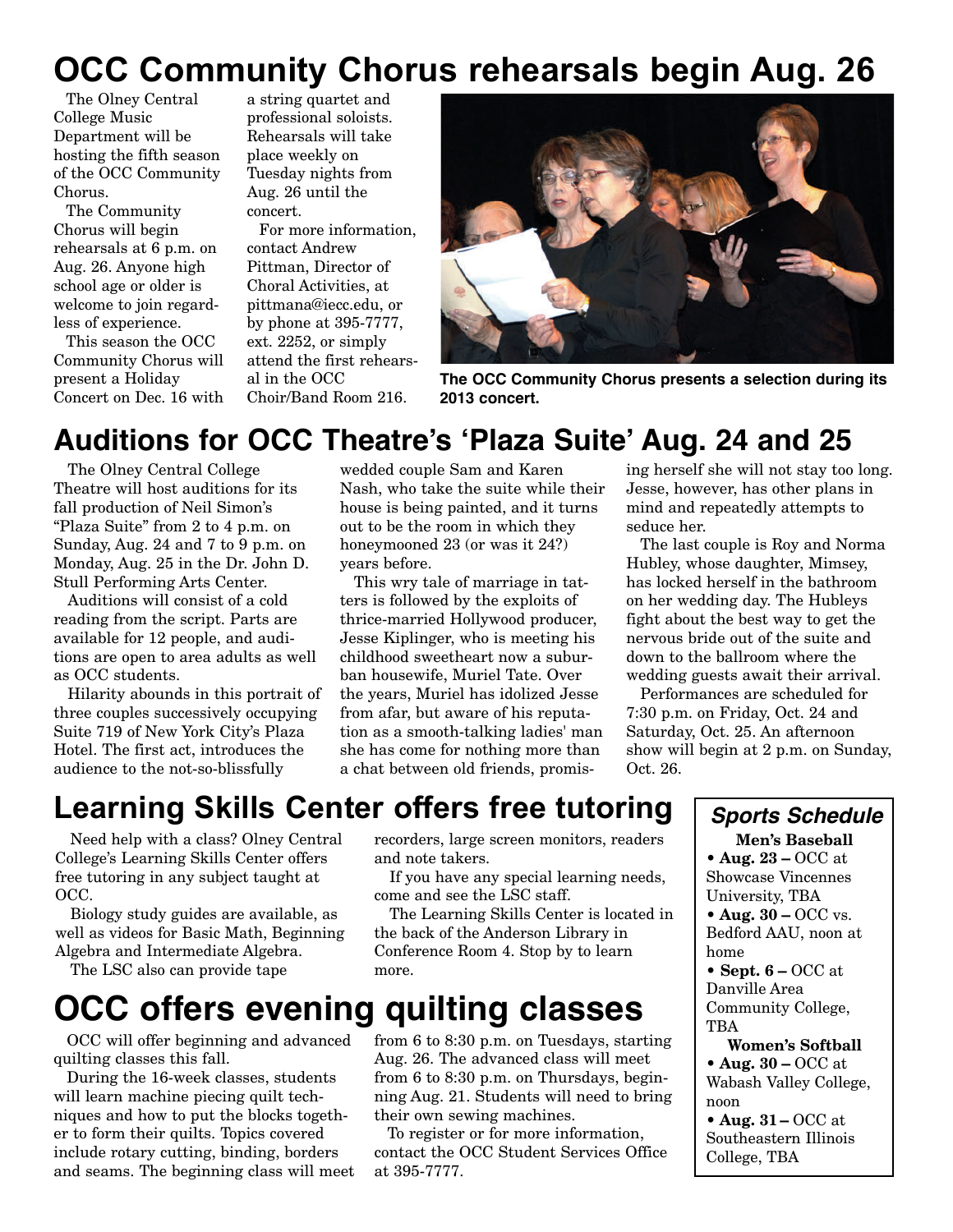## **Emergency and closure notices available through IECC Alerts**

The IECC Alerts system notifies students and employees of campus emergencies and closures by e-mail and or cell phone text message.



When you create an Entrata account, you will be automatically registered for an alerts

account. Account creation for alerts will take approximately 24 hours.

IECC Alerts will automatically go to your Entrata email account, but you may add additional e-mail accounts and/or text messaging.

To do so, login to Entrata (entrata.iecc.edu) and select Emergency Alerts. You can then utilize the links on the page to manage your account.

While there is no direct cost for signing up for this service, you may be charged a fee by your cell phone provider. Please check your cell phone plan to understand the costs you may incur using this service.

Those who previously signed up with IECC Alerts should verify that their contact information and preferences are current.

#### **TEAS-V Test Prep classes available for prospective nursing students**

Olney Central College will offer the TEAS-V Test Prep course for students wishing to enter the Associate Degree Nursing Program in 2015.

The first section will meet from 6 to 8:30 p.m. on Thursdays: Sept. 18, 25 and Oct. 2. The second section will meet from 6 to 8:30 p.m. on Wednesdays: Oct. 15, 22 and 29.

#### *Upcoming campus visits scheduled*

Representatives from the following institutions will be visiting OCC. Tables will be located outside the Student Services Office.

• Tosha Baker, with

Southern Illinois

University at Carbondale, will visit OCC from 9 a.m. to 12:30 p.m. on Sept. 18 and Oct. 8. • University of Illinois

A TEAS-V score at the proficient level or higher is required for ranking in

Information about the TEAS-V test and testing dates is available at www.iecc.edu/nursing. To register for the course or for more information, contact OCC Nursing Program Advisor Linda Horn at 395-7777, ext. 2246, or stop by

the program.

Room 226A.

at Springfield will be at OCC from 8:30 to 11:30 a.m. on Sept. 23.

## **Career/Job Fair and Exposition Sept. 16**

Olney Central College Career Services will host a Career/Job Fair and Exposition from 10 a.m. to 3 p.m. on Sept. 16 in the OCC Gymnasium.

Participants include Hella, Avon, United Methodist Village. Comfort Keepers, SEIAOA, Unique Personnel Consultants, Escalade Sports, Toyota Boshoku America, Clay County Hospital and ARC.

Also, Pacific Cycle, Social Scurity Administration, Total Printing Systems, McKendree

University, IMEC, Franklin University, Pepsi MidAmerica, Division of Rehabilitation Services, TrustBank, Illinois Department of Transportation, Farbest Foods and Patterson Technologies. Additional businesses are joining daily.

For more information, contact Coordinator of Career Services Allan Alldredge at 395-7777, ext. 2019, or stop by his office in Student Services. Updates are available on Facebook at facebook.com/OCCCareerServices.

## **OCC offering fall ceramics class**

Olney Central College is offering a daytime beginning ceramics class.

ART 1116 Introduction to Ceramics will meet from 1 to 3:40 p.m. on Tuesdays and Thursdays beginning Aug. 21 with instructor Michael Conn.

During the semester, students will learn to create functional and sculptural forms as they explore

all methods and materials relating to ceramics. Students also will learn how to throw pots on the wheel by creating original mugs, vases, jars, platters and bowls. The firing process, glazing and decorative techniques are introduced as well.

For more information or to register, contact the Student Services Office at 395-7777.

## **ONLINE PAYMENT**

Step 1: Log into your Entrata account with your username and password. Click on the Banner Web icon at the right-hand side of your screen.



**Banner Web** Records | Financial Aid | Transcript

Step 2: Click on Pay Tuition, Fees, and Other Charges Online — Credit Card to make your online Payment.

**Student Records** 



If you encounter problems with making your online payment, please contact the IECC Helpless at 618-395- 5299 or toll-free 1-866-529-4322, ext. 4357.